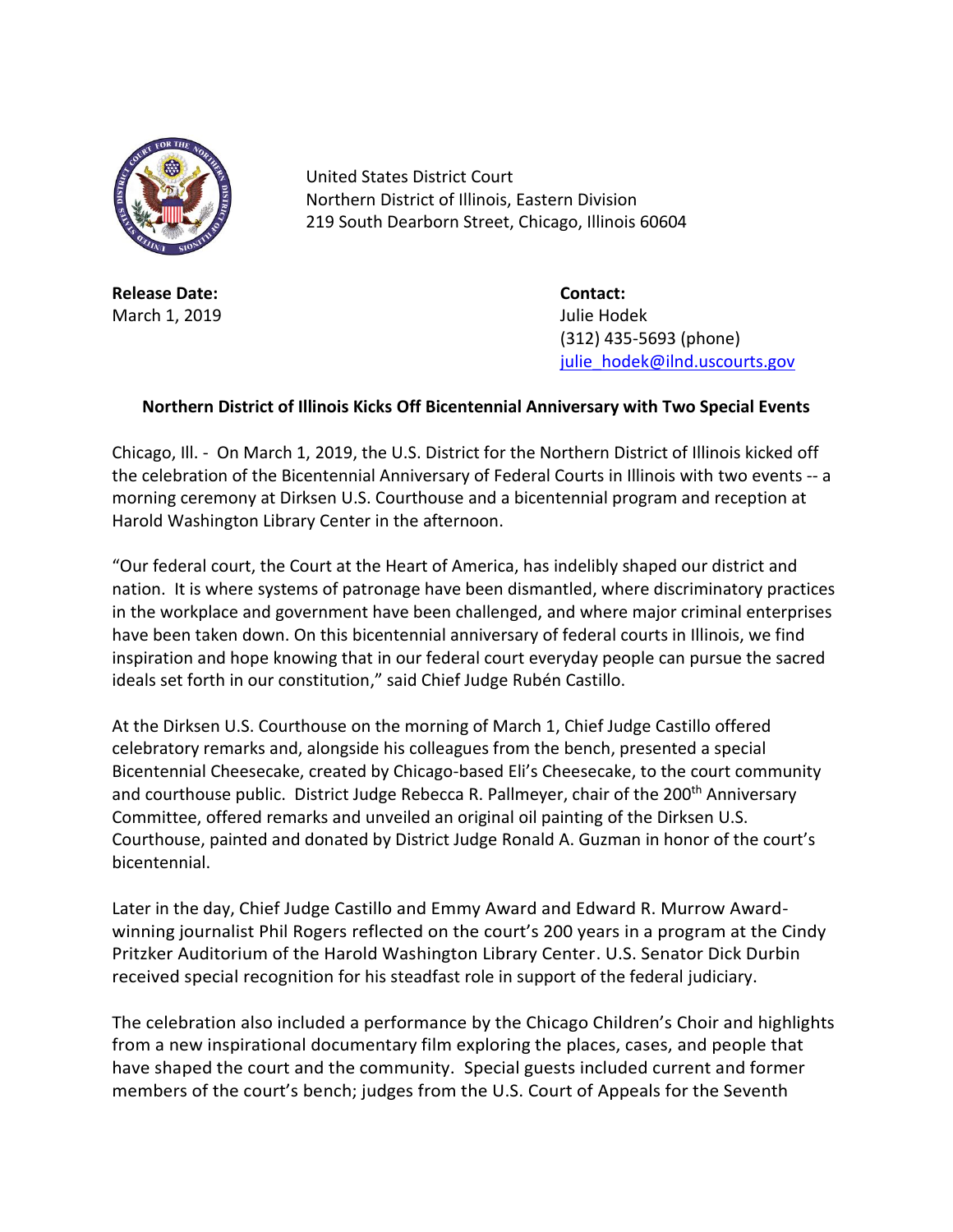Circuit, the U.S. District Court for the Central District of Illinois, and the Illinois Supreme Court; the U.S. Attorney for the Northern District of Illinois and several former U.S. Attorneys; the Director of the Federal Defender Program; the U.S. Trustee for the Northern District of Illinois; the Cook County State's Attorney; deans of Illinois law schools; and the officers of the Northern District of Illinois Court Historical Association.

Symposium, speakers, and other events are scheduled throughout the year to celebrate the court's 200<sup>th</sup> anniversary and can be found at [www.ilnd.uscourts.gov.](www.ilnd.uscourts.gov)

On March 3, 1819, the Fifteenth Congress enacted a statute establishing the federal district of Illinois, and President James Monroe nominated Nathaniel Pope as the district's first judicial officer. Judge Pope was confirmed by the U.S. Senate the very same day.

Illinois federal court is where a young Abraham Lincoln argued that trains - not steamships - were America's future. Chicago is where Al Capone met his downfall, and the Mafia's "family secrets" were disclosed. "Days of Rage" played out in the Chicago Conspiracy trial - where Abbie Hoffman butted heads with Judge Julius Hoffman and Bobby Seale was bound and gagged. Illinois federal court is where thousands of individuals have taken the oath to become U.S. citizens; where everyday people pursue the ideals enshrined in the U.S. Constitution; and where dramas, big and small, play out every day.



Chief Judge Castillo and members of the court's bench in front of the Bicentennial Cheesecake. Photo by Ralph Greenslade.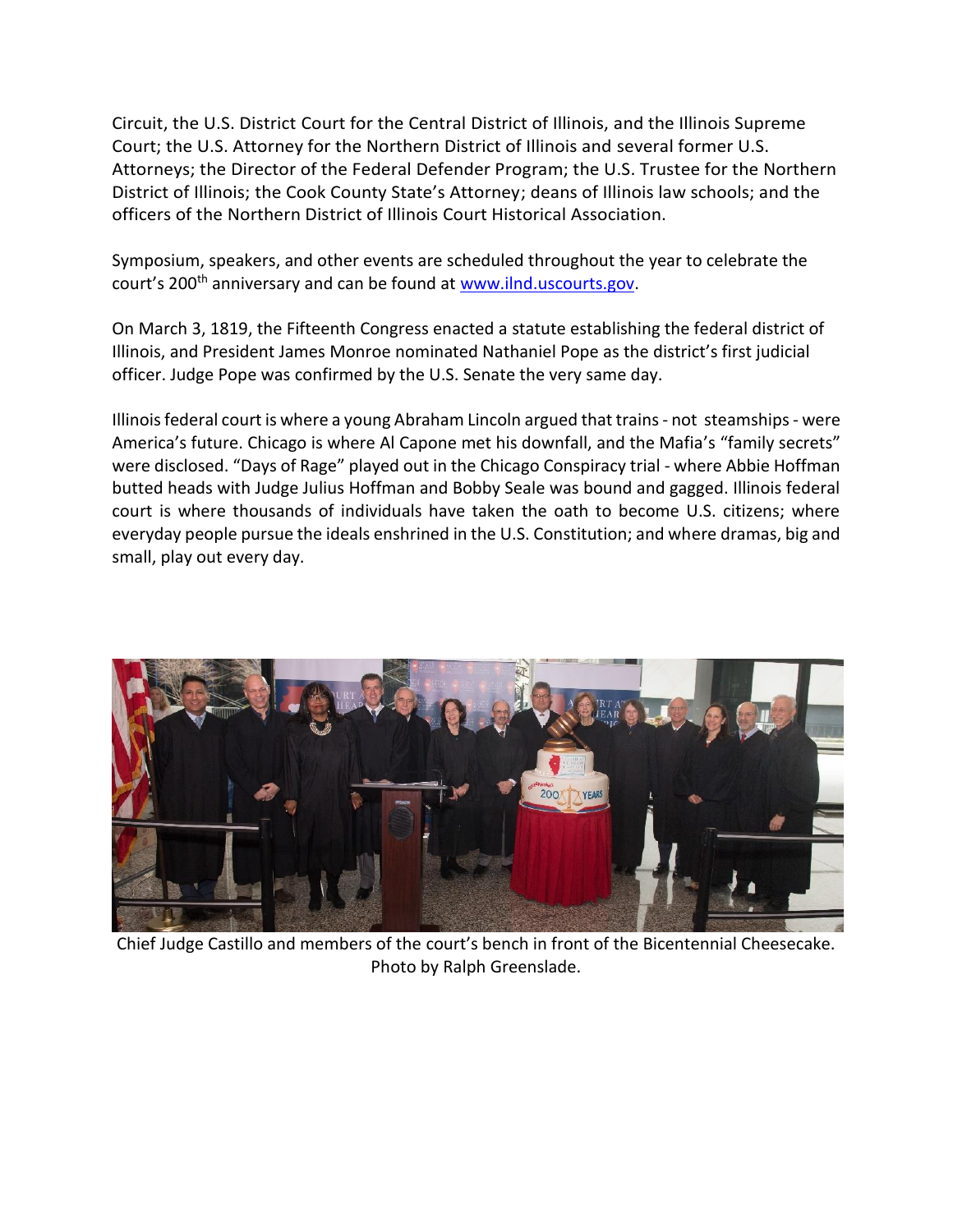

Chief Judge Castillo shares a photo of Judge Nathaniel Pope, the court's first judge. Judge Rebecca R. Pallmeyer poses with Judge Ronald A. Guzman and the portrait of the Dirksen U.S. Courthouse he painted in honor of the court's 200<sup>th</sup> Anniversary. Photos by Ralph Greenslade.



Chief Judge Castillo and District Judge Pallmeyer cut into the bicentennial cheesecake. Chief Judge Castillo serves slices of cheesecake to members of the public attending the Bicentennial Ceremony. Photos by Ralph Greenslade.



The Chicago Children's Choir. District Judge Sharon Johnson Coleman. Photos by Jim Slonoff.